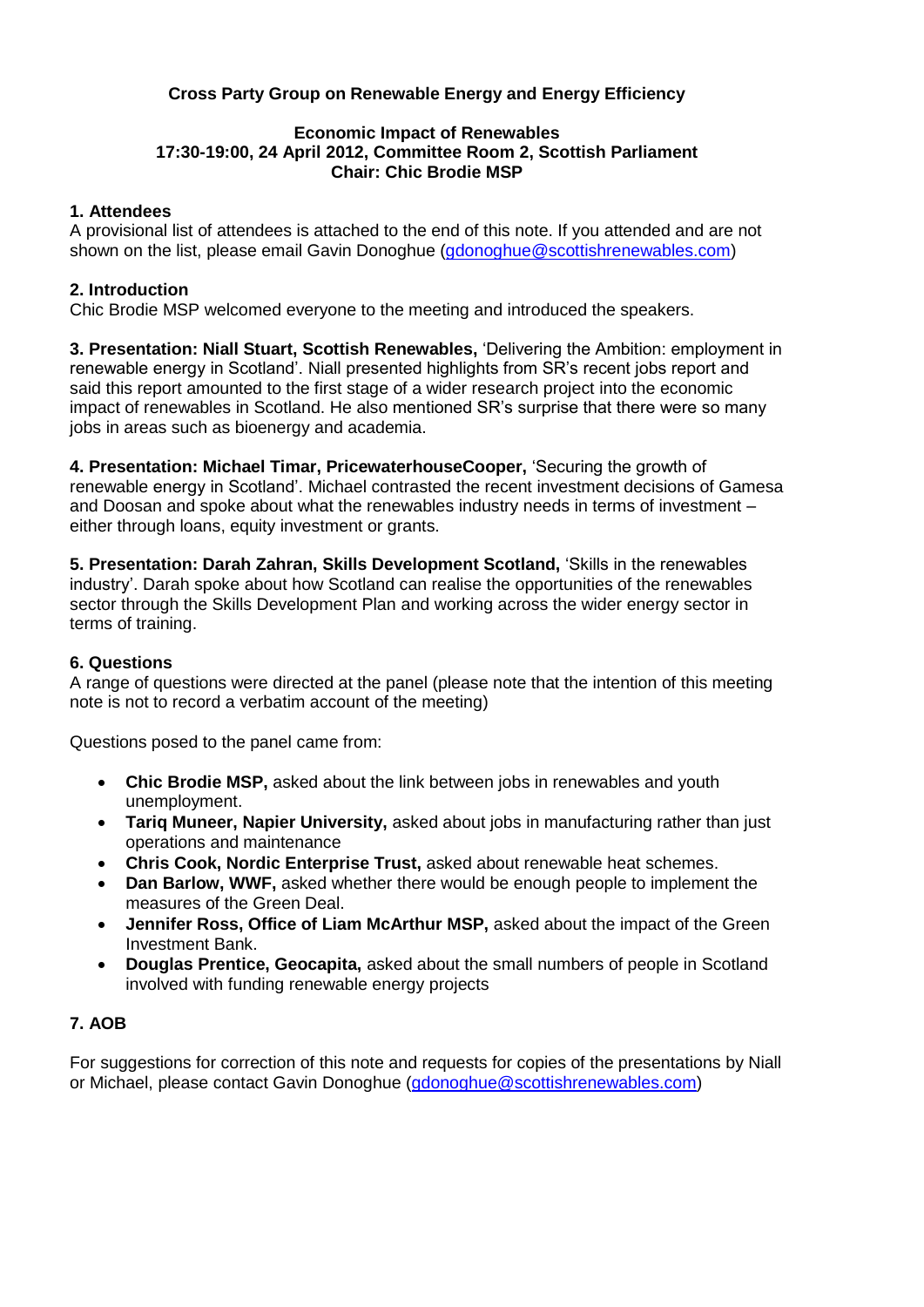| <b>Attendees</b>        |                                                            |  |
|-------------------------|------------------------------------------------------------|--|
| <b>Name</b>             | Organisation                                               |  |
| Gavin Donoghue,         | <b>Scottish Renewables</b>                                 |  |
| Rachelle Money,         | <b>Scottish Renewables</b>                                 |  |
| David Foster,           | <b>Scottish Renewables</b>                                 |  |
| Niall Stuart,           | <b>Scottish Renewables</b>                                 |  |
| Michael Timar,          | <b>PwC</b>                                                 |  |
| Darah Zahran,           | <b>Skills Development Scotland</b>                         |  |
| Nigel Holmes,           | Scottish Hydrogen and Fuel Cell Association                |  |
| Andrew Faulk,           | <b>Consumer Focus Scotland</b>                             |  |
| Alan Kyle,              | Renewables (UK)                                            |  |
| John Debenham,          | <b>Halcrow Group Limited</b>                               |  |
| Jan Love,               | Renewable Energy Scotland                                  |  |
| <b>Blair Armstrong,</b> | <b>Mathie McIntyre</b>                                     |  |
| <b>Jack Fulton</b>      |                                                            |  |
| Andrew Watson,          | ScottishPower                                              |  |
| Neelum Mohammed,        | <b>RYBKA</b>                                               |  |
| Lorna Ross              |                                                            |  |
| Joanne McAlpine,        | <b>Engineering Construction Industry Training</b><br>Board |  |
| Malcolm Chalmers,       | <b>Scottish Government</b>                                 |  |
| Bill Fowler,            | Semple Fraser LLP                                          |  |
| Tariq Muneer,           | <b>Napier University</b>                                   |  |
| Kelvin Khoo,            | <b>MWH</b>                                                 |  |
| Rachel Furlong,         | <b>ScottishPower Renewables</b>                            |  |
| Alan Kyle,              | Halcrow                                                    |  |
| Doug Prentice,          | Geocapita                                                  |  |
| David Keddie,           | Peter Brett Associates LLP                                 |  |
| Nikki Keddie,           | <b>Scottish Enterprise</b>                                 |  |
| Robert MacGregor,       | Aecom                                                      |  |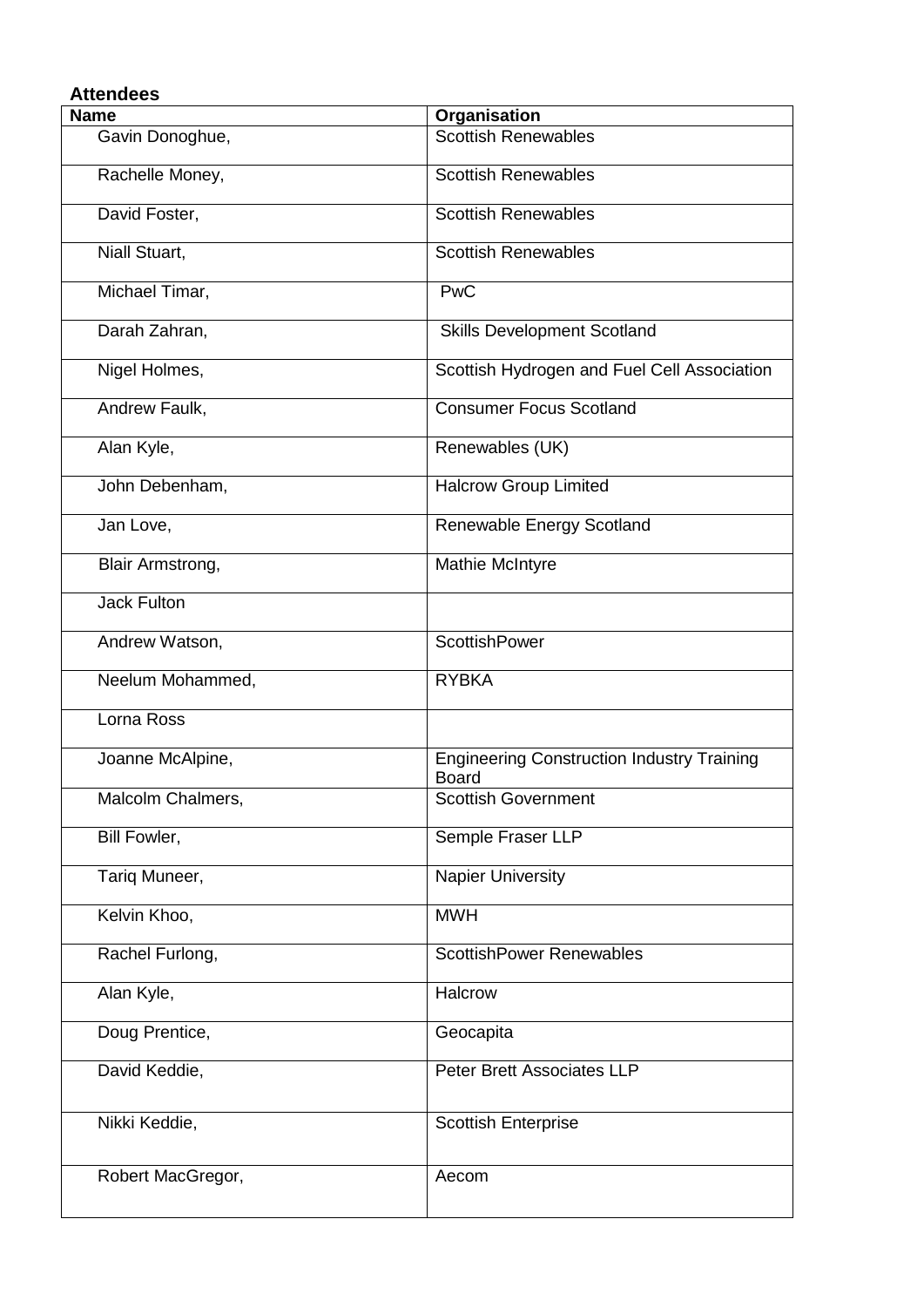| Sam Mackilligin,        | Aecom                                          |
|-------------------------|------------------------------------------------|
| lan Cooke,              | Development Trusts Association Scotland        |
| Esther Black,           | Pagoda PR                                      |
| <b>Bill Rodger</b>      |                                                |
| Barry Truswell,         | <b>Scott Moncrieff</b>                         |
| Cllr Gurudeo S Saluja,  | Aberdeenshire Council                          |
| Jed Shirley,            | <b>Carillion Energy Services</b>               |
| Jim Hart,               | Edinburgh Centre for Carbon Innovation         |
| Rupert Pigot,           | Confederation of Forest Industries (Confor)    |
| Dan Barlow,             | <b>WWF</b>                                     |
| David Budge,            | <b>Budge PR</b>                                |
| Jean Welstead,          | <b>SLR</b>                                     |
| Shona Fisher,           | Ofgem                                          |
| Dr Mark Winskel,        | Institute for Energy Systems                   |
| Barbara Atterson,       | <b>Energy Action Scotland</b>                  |
| Eva Groeneveld,         | <b>WWF Scotland</b>                            |
| Jennifer Davie,         | <b>McGrigors LLP</b>                           |
| John Foley,             | <b>Atkins</b>                                  |
| Jean Curran,            | <b>URS Infrastructure &amp; Environment UK</b> |
| Pierre-Alain Coffinier, | Consul général de France                       |
| Veronica Noone,         | <b>Scottish Enterprise</b>                     |